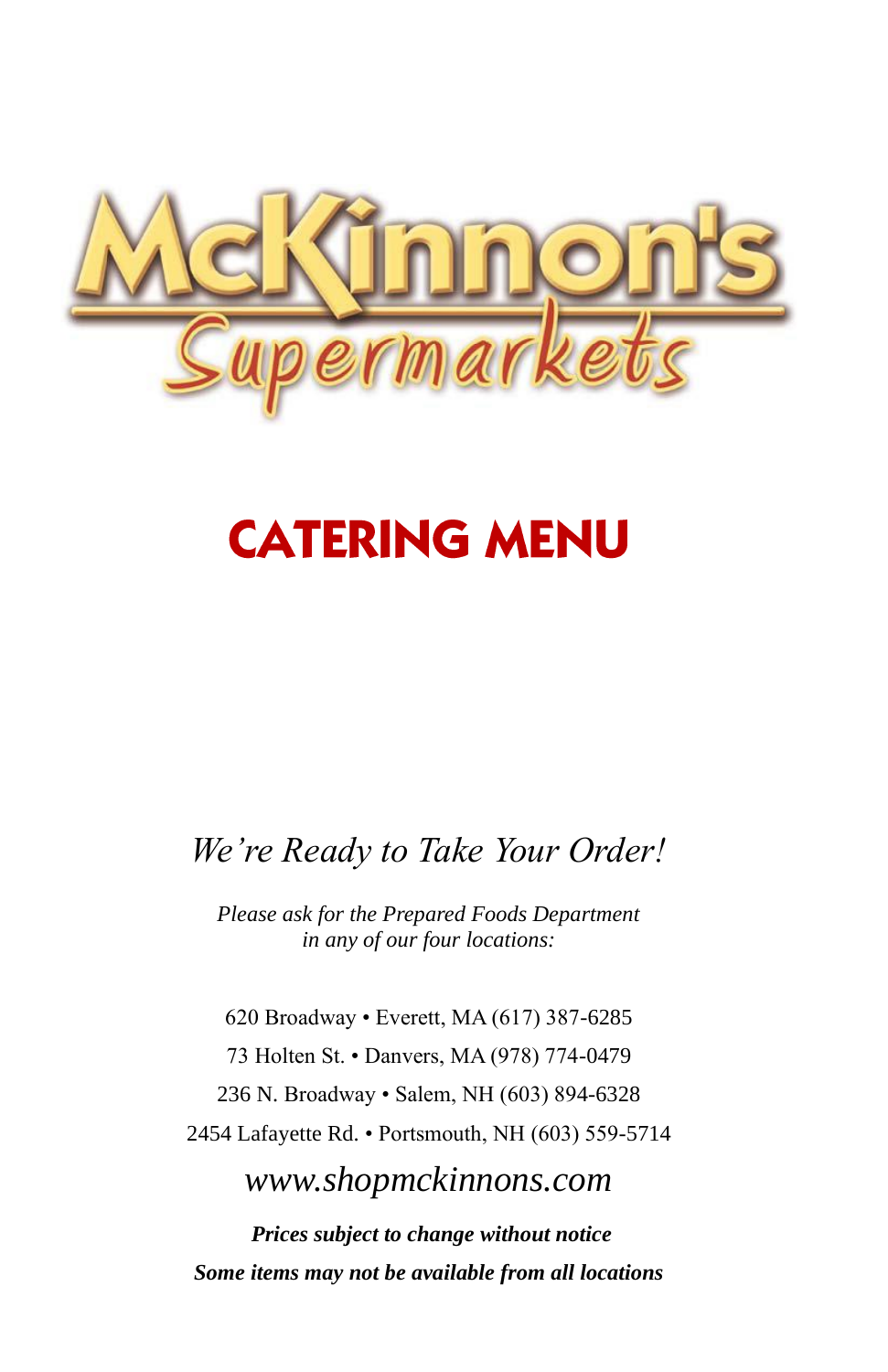# McKinnon's - for the food you want to eat but don't want to cook... let us prepare it for you!

Our catering selections are designed to meet your individual needs.

Choose from a wide range of appetizers, platters, entrees and side dishes to create the ideal menu for your special event.

We have a full staff of experienced chefs. If you don't see exactly what you're looking for, or have a specific dietary need—just ask—we will be glad to assist you!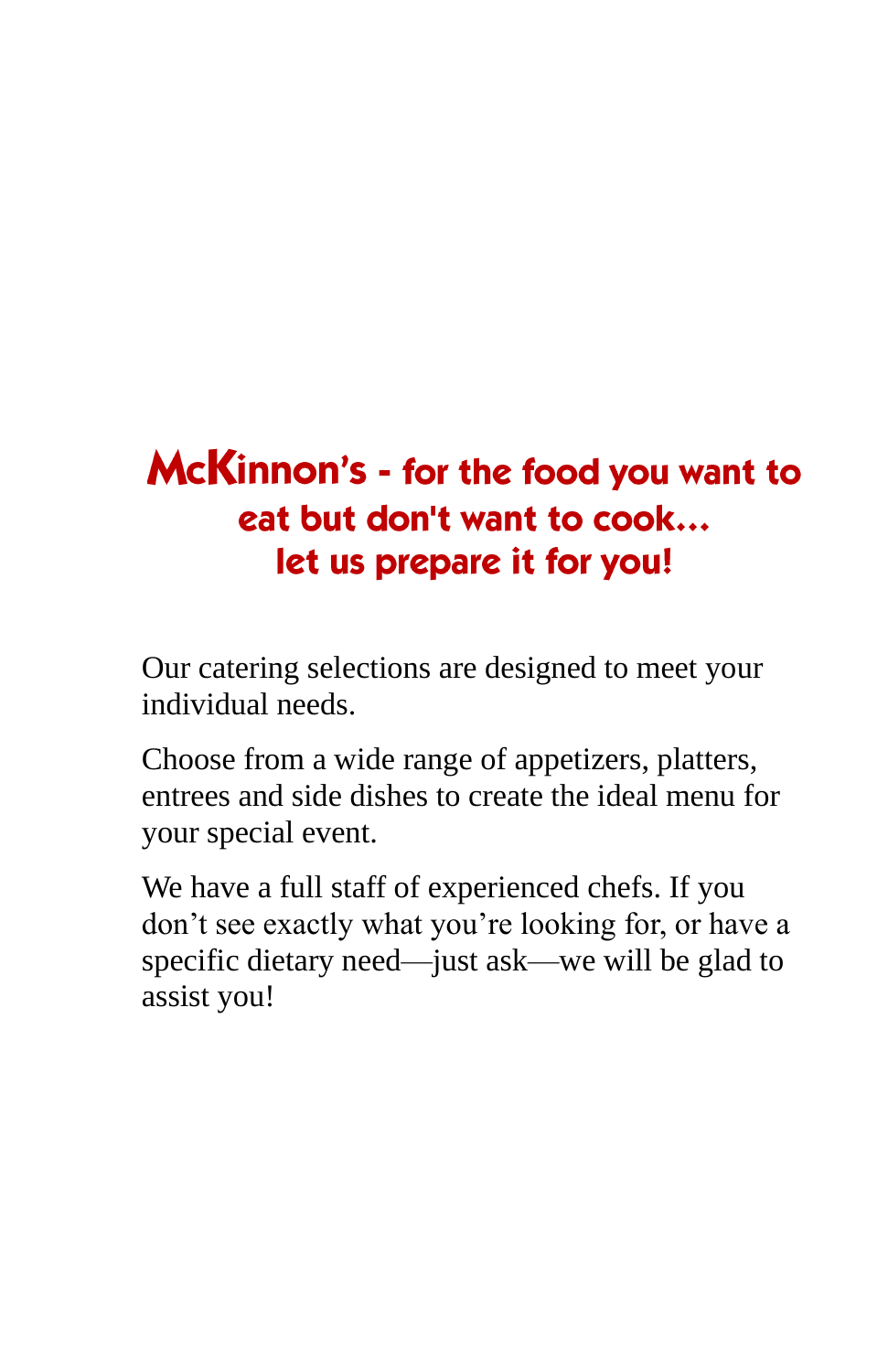## **Appetizers**

| (Half tray serves 8-10, Full Tray serves 18-20)         |                  |                     |
|---------------------------------------------------------|------------------|---------------------|
|                                                         | <b>Half Tray</b> | Full Tray           |
|                                                         |                  | \$64.99             |
| (Plain, Buffalo, BBQ, or Teriyaki)                      |                  |                     |
|                                                         |                  | \$74.99             |
| (Plain, BBQ, Buffalo)                                   |                  |                     |
|                                                         |                  |                     |
|                                                         |                  | \$64.99             |
|                                                         |                  |                     |
| Chicken Lemongrass or Teriyaki Pot stickers (40 pieces) |                  | \$36.99             |
|                                                         |                  |                     |
|                                                         |                  | <b>Market Price</b> |
|                                                         |                  |                     |
| Coconut Shrimp Tray w/ Dipping Sauce (36 pieces)        |                  | \$45.99             |
|                                                         |                  | \$45.99             |
|                                                         |                  |                     |
|                                                         |                  | \$44.99             |
|                                                         |                  | <b>Market Price</b> |
| Jumbo Shrimp Cocktail Platter (35 pieces)               |                  |                     |
|                                                         |                  | Market Price        |
|                                                         |                  |                     |
|                                                         |                  | \$39.99             |
| Swedish or Italian Cocktail Meatballs (50 pieces)       |                  | \$39.99             |
|                                                         |                  |                     |
|                                                         |                  | \$79.99             |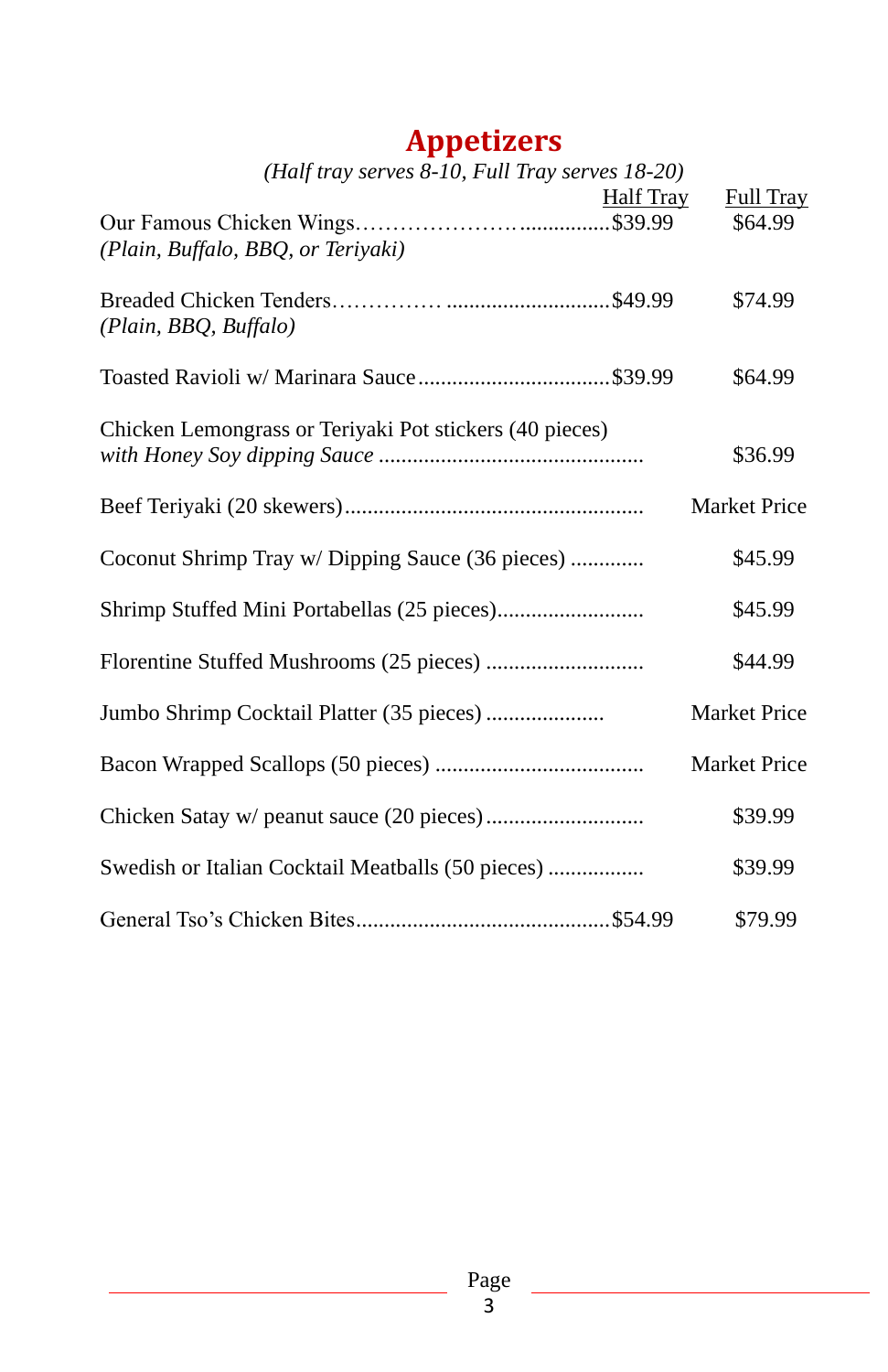### **Entrees**

*(Half Tray Serves 8-10, Full Tray Serves 16-20)*

| <b>Half Tray</b>                                                                           | Full Tray |  |
|--------------------------------------------------------------------------------------------|-----------|--|
| Baked Ziti w/ sauce & cheese \$34.99                                                       | \$44.99   |  |
|                                                                                            | \$54.99   |  |
| Homemade Meatballs or Sausage w/Sauce\$37.99                                               | \$49.99   |  |
| Spaghetti or Ziti w/Meatballs & Sauce \$39.99                                              | \$49.99   |  |
| Sweet Sausage w/tri colored Peppers & Onions \$39.99<br>-Sausage Can Be Cut, or Left Whole | \$54.99   |  |
| Stuffed Shells or Manicotti w/Marinara Sauce\$45.99                                        | \$59.99   |  |
|                                                                                            | \$84.99   |  |
| Deluxe Eggplant Parmesan \$49.99                                                           | \$69.99   |  |
| Deluxe Chicken Cutlet Parmesan\$54.99                                                      | \$79.99   |  |
|                                                                                            |           |  |
| Chicken Ziti & Broccoli (traditional or Alfredo)\$44.99                                    | \$59.99   |  |
| Chicken Marsala with Penne\$44.99                                                          | \$59.99   |  |
|                                                                                            | \$69.99   |  |
|                                                                                            | \$64.99   |  |
| Shrimp Scampi over Linguine\$49.99                                                         | \$69.99   |  |
|                                                                                            | \$69.99   |  |
| Our Original Marinated Sirloin Tips Market Price -Weight taken prior to cooking            |           |  |
| Baked Mac & Cheese w/ Cracker Topping \$39.99                                              | \$59.99   |  |
| White Cheddar Mac & Cheese \$39.99                                                         | \$59.99   |  |
| Baked Haddock w/ Butter Crumb Topping  Market Price<br>Page                                |           |  |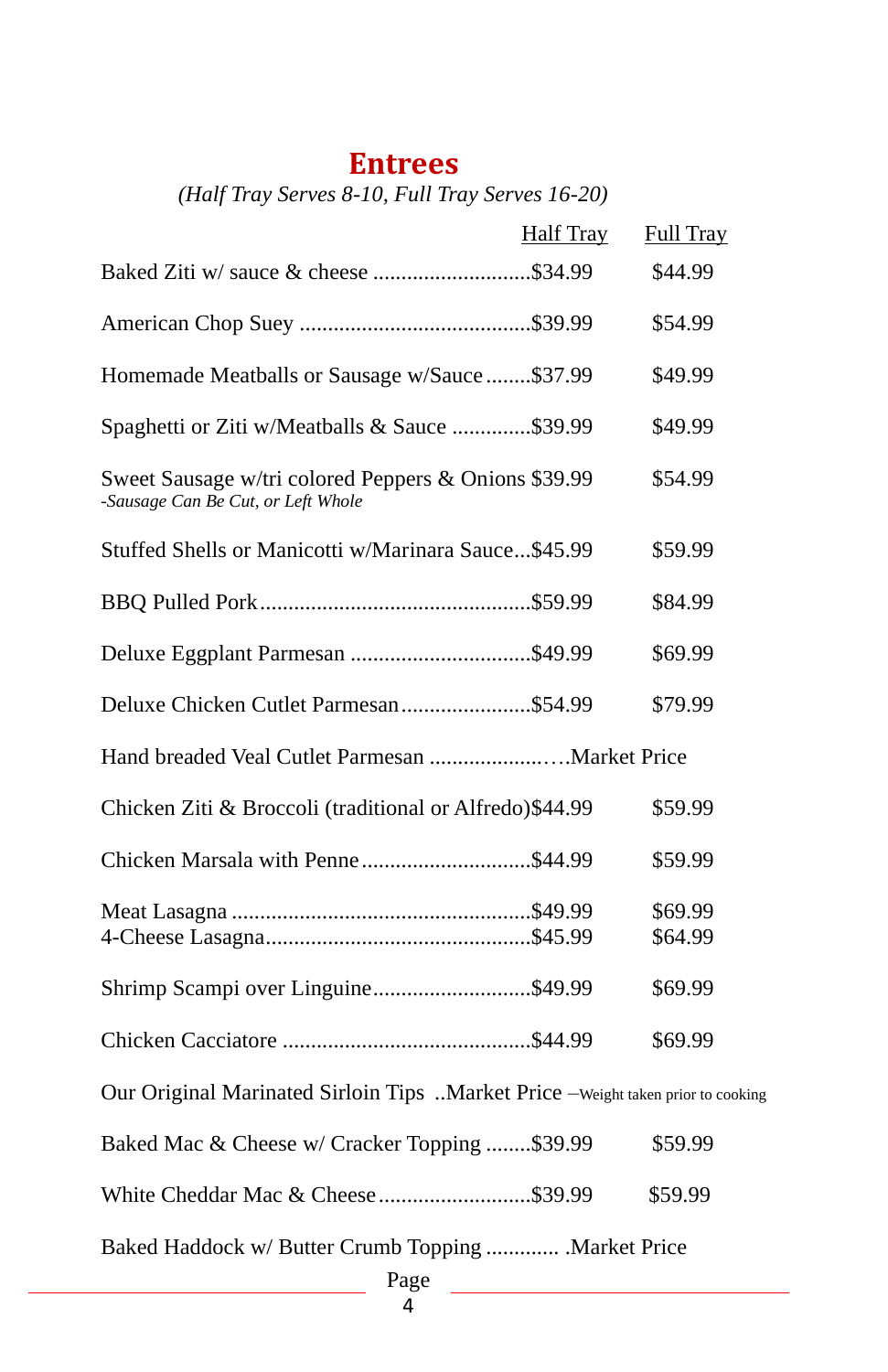### **Entrees (continued)**

*(Half Tray Serves 8-10, Full Tray Serves 16-20)*

|                                                                               | <b>Half Tray</b> Full Tray |         |
|-------------------------------------------------------------------------------|----------------------------|---------|
| Beef or Chicken Kabobs w/ VeggiesMarket Price - Weight taken prior to cooking |                            |         |
|                                                                               |                            | \$55.99 |
|                                                                               |                            | \$64.99 |
|                                                                               |                            | \$69.99 |
| Add Grilled Shrimp (Add: \$12.00—1/2 pan, or \$20.00—full pan)                |                            | \$55.99 |
|                                                                               |                            | \$69.99 |

### **Side Dishes**

*(Half tray serves 8-10, Full tray serves 18-20)*

|                                                                                | Half Trav | <b>Full Tray</b> |
|--------------------------------------------------------------------------------|-----------|------------------|
|                                                                                | \$29.99   | \$39.99          |
| Creamed Spinach, Sundried Tomato & Garlic Green Beans, String Beans Almandine, |           |                  |
| Corn & Sautéed Red Peppers, Mixed Vegetables, Butternut Squash, Maple Glazed   |           |                  |
| Carrots, Asparagus & Hollandaise                                               |           |                  |
|                                                                                |           | \$35.99          |
| Homemade Mashed, Garlic Mashed, Herb Roasted, Au Gratin                        |           |                  |
|                                                                                |           | \$54.99          |
|                                                                                |           | \$39.99          |
| Rice:                                                                          |           |                  |
|                                                                                |           | \$39.99          |
|                                                                                |           | \$29.99          |
|                                                                                |           | \$29.99          |
|                                                                                |           | \$24.99          |
| <b>Rolls, Gravy</b>                                                            |           |                  |
|                                                                                |           |                  |
|                                                                                |           |                  |
| Brown Gravy, Chicken Gravy, Au Jus Gravy \$7.99 /quart                         |           |                  |
|                                                                                |           |                  |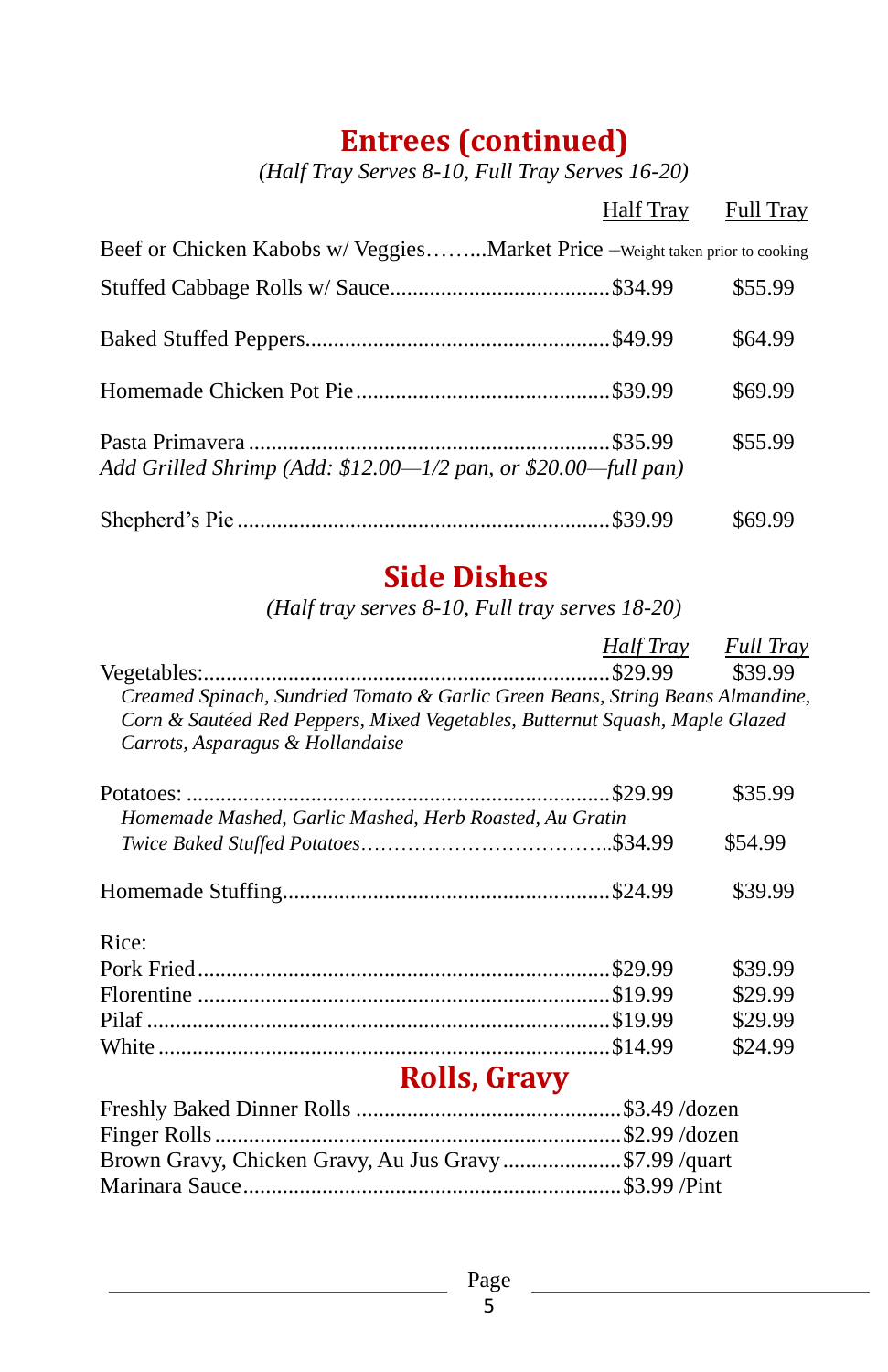### **Garden Fresh Salads**

| (Serves $16-20$ – Dressing/Croutons On Side) |  |
|----------------------------------------------|--|
|                                              |  |
|                                              |  |

 Tomato Caprese Salad Platter……………………..\$59.99  *(serves 8-10)*

### **Quiches & Soups**

Homemade Soups \$4.99(pint)...................................... \$8.99 (quart) *Choose from: Cream of Broccoli, French Onion, Chicken Noodle, , Chicken Vegetable, Italian Wedding, Minestrone, Corn Chowder,* 

Homemade Chowders & Stews \$4.99(pint) ..................\$8.99(quart) *Choose from: Clam Chowder, Beef Stew, Lobster Bisque, or Chili*

Homemade Quiches 8"..................................................... \$11.49 *Broccoli Cheddar, Spinach & Feta, Ham & Cheese*

Custom Quiches ............................................................... \$11.99 *Choose 3 Fillings: Ham, Spinach, Broccoli, Roasted Red Pepper, Sweet Sausage, Sundried Tomato, Bacon, Mushroom, Onions, Scallion, Cheddar Cheese, Feta Cheese, Brie, or Mozzarella*

### **Hand Made Calzones**

*(Small calzones serve 1-2 people; Large calzones serve 4-5)*

Small……..\$8.99 each Large………\$17.99 each

*Choose from: Italian, Chicken or Eggplant Parma, Meatball, Sweet Sausage w/ Peppers & Onion, or Steak & Cheese.*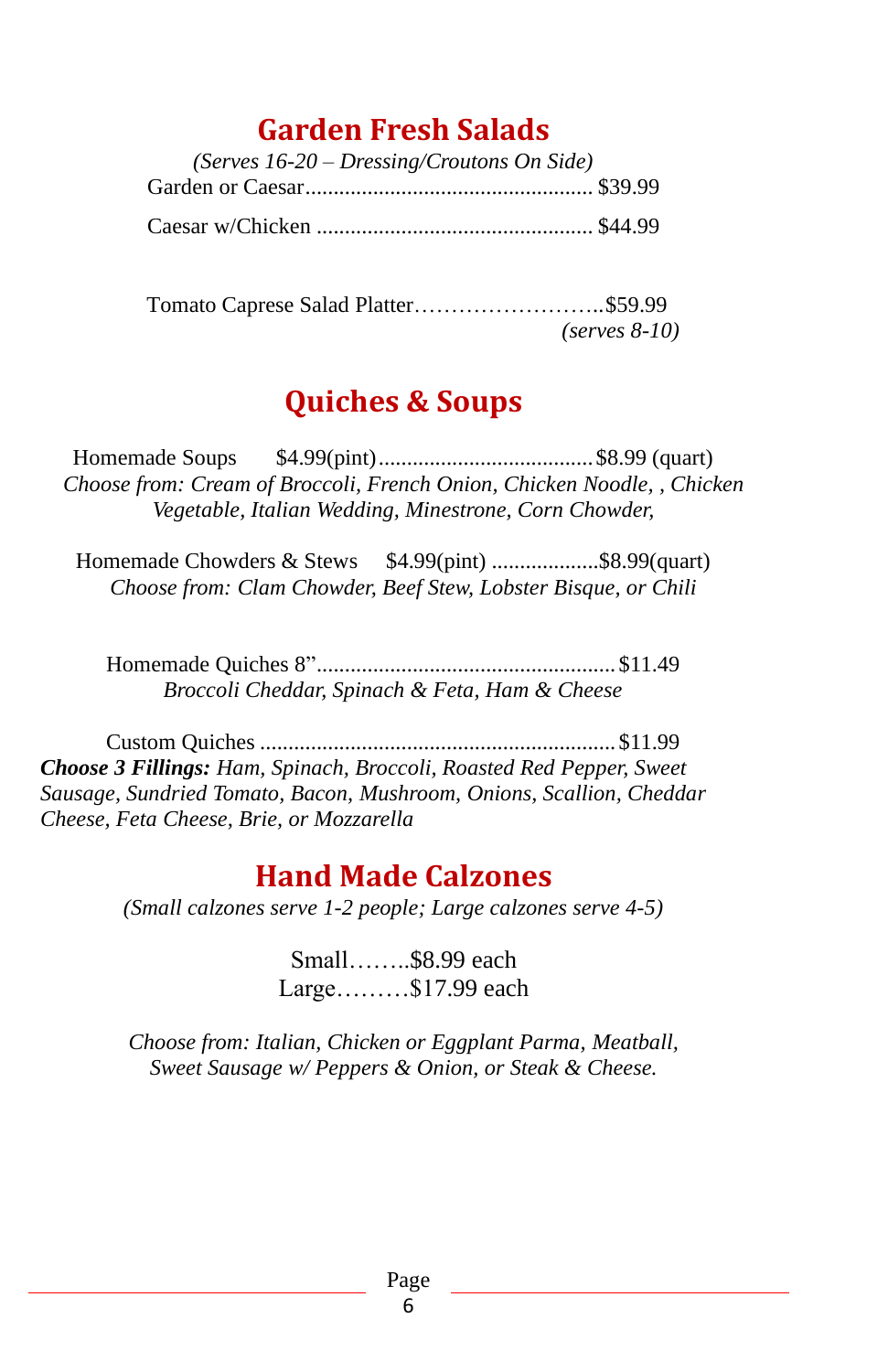### **Deli Platters**

*Includes rolls & your choice of: Home-Style Potato, Cole Slaw, or Macaroni Salad*

#### **American**

Roast Beef, Oven Roasted Turkey, Glazed Ham, Swiss cheese & American cheese

#### **Italian**

Genoa Salami, Pepperoni, Hot Ham, Mortadella, Mozzarella, Provolone Cheese

#### **Antipasto**

McKinnon's Own Cubed Antipasto Salad served on a bed of Green Leaf lettuce and Romaine \$47.99

#### **Assorted Specialty Platters**

#### **Finger Sandwiches (36 sandwiches)**

Choose from any of our salads: Chicken, Tuna, Egg, Seafood, or Ham \$64.99 (serves 15-20)

#### **Cold Cut Antipasto**

*Soppressata, Prosciutto, Capicola, Mortadella, Rosemary Ham & Provolone garnished with Olives, Fire Roasted Red Peppers and Marinated Mushrooms* \$89.99 (serves 15-20)

#### **Italian Antipasto**

*Marinated Artichokes, Roasted Red Peppers, Marinated Mushrooms, Stuffed Cherry Peppers, Provolone Cheese, and Fresh Mozzarella*  \$84.99 (serves 15-20)

#### **McKinnon's Own**

*Our own brand of rare Roast Beef, Slow Roasted Oven Turkey, Sweet Glazed Ham and American Cheese \$59.99 (serves 15-20 – Does not Include Rolls or Salad)*

#### **Assorted Wrap Delight**

*Small platter– 18 pieces – serves 8-10 people - \$45.99 Large platter- 36 pieces – serves 12-16 people - \$64.99*

Page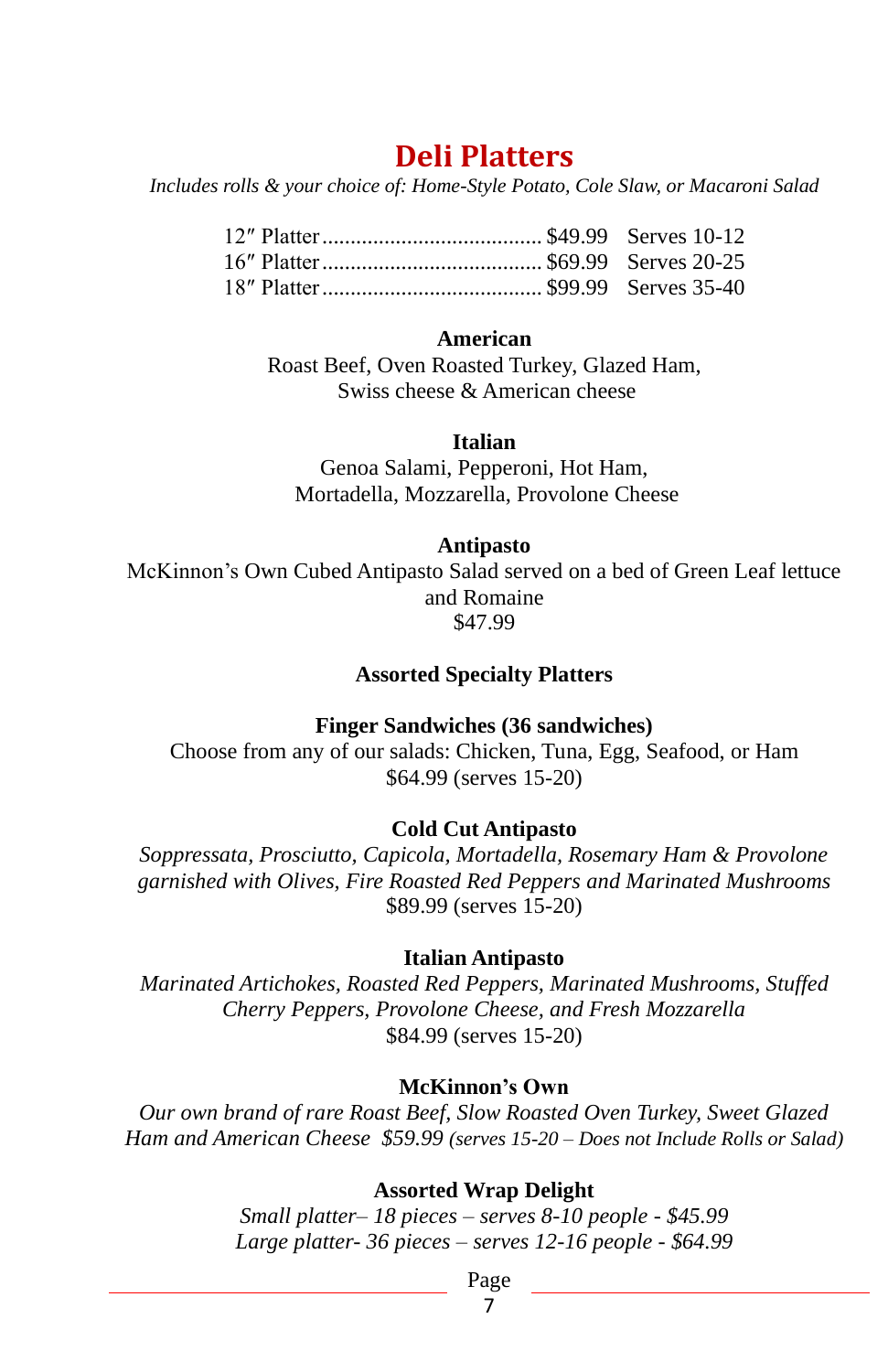### **Cheese Platters**

#### **McKinnon's Classic Cheese Tray**

Hand cut selections of cheddar, swiss, pepper jack, and colby jack garnished with red & green seedless grapes and port wine cheese ball with almonds *(Crackers Not Included)*

| 12" | \$36.99 | $(serves 10-15)$ |
|-----|---------|------------------|
| 16" | \$59.99 | $(serves 15-20)$ |

#### **Fruit Garnished Brie**

Offered during the fresh berry season this simple Brie is surrounded by assorted berries (serves 10) Market Price

#### **Olive Platter**

Pitted kalamata olives, blue cheese stuffed olives, stuffed grape leaves, sliced roasted red peppers, Greek feta salad, marinated mushrooms, peppadews and pepperoncini (serves 10-15)

\$39.99

#### **Mediterranean Platter**

Hummus, tabouli and chickpea salad served with pita triangles and garnished with kalamata olives, roasted red peppers, grape leaves and marinated feta cheese (serves 8-10)

\$49.99

### **Fruit & Vegetable Platters**

| <b>Fruit Platters</b> (Fruits may change based on availability and seasonality)  |                                         |  |  |
|----------------------------------------------------------------------------------|-----------------------------------------|--|--|
|                                                                                  | 12" Fruit Platter  Serves 10-15 \$34.99 |  |  |
|                                                                                  | 16" Fruit Platter  Serves 15-20 \$49.99 |  |  |
| Dip Included - Honeydew Melon, Cantaloupe, Watermelon, Pineapple, & Strawberries |                                         |  |  |

**Fresh Watermelon Boat**..............................................\$54.99 *A fresh watermelon is hollowed out & filled w/ select melons, grapes and berries. Some of the fruit may come on the side due to the size of the watermelon available.*

**Fresh Fruit Skewer Platter** ........................................\$55.99 *Fruit Kabobs are prepared w/ Melons, Pineapple & mixed berries as the season permits (30 5 inch skewers with fruit dip)*

|                                                                                            | <b>Cut Vegetables</b> (Vegetables may change based on availability and seasonality) |  |
|--------------------------------------------------------------------------------------------|-------------------------------------------------------------------------------------|--|
|                                                                                            |                                                                                     |  |
|                                                                                            |                                                                                     |  |
| A selection of Celery, Carrots, Broccoli, Cucumbers, Peppers & Cherry Tomatoes w/ranch dip |                                                                                     |  |

Page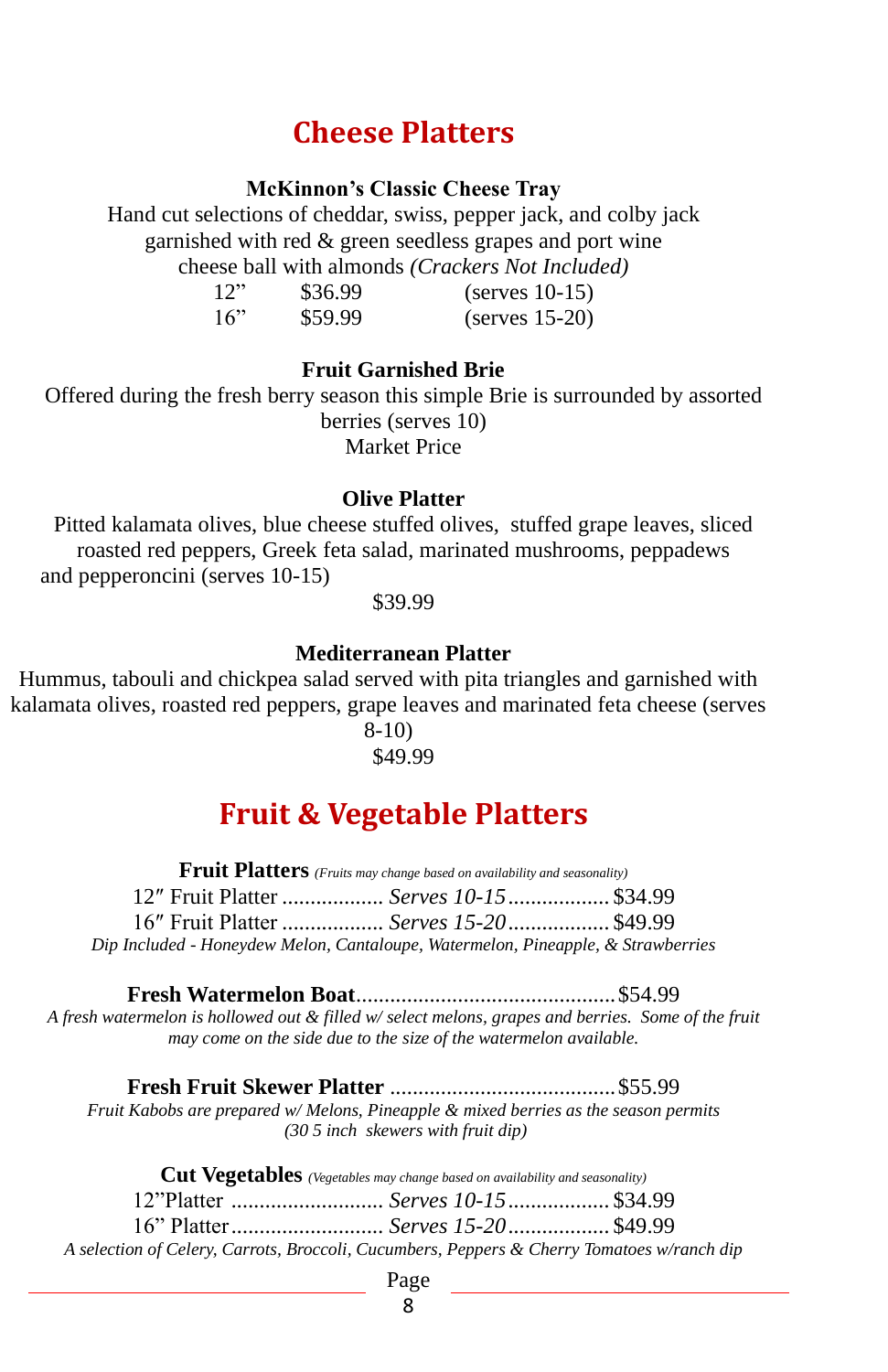### **Desserts**

| (Carrot Cake, Cheese Cake, Cream Puffs, Éclairs, & Neapolitans) |  |
|-----------------------------------------------------------------|--|
|                                                                 |  |
| Brownie & Cookie Tray (36 pieces)  \$26.99                      |  |
| Assorted Mini Cupcake Tray (24 pieces)\$14.99                   |  |

| \$22.99 |
|---------|
| \$32.99 |
| \$1.25  |
| \$2.25  |
| \$4.99  |
| \$22.99 |
| \$2.59  |

*Special Occasion Cakes and Special Order Desserts are available with notice. Inquire at our Bakery Department. Modern Pastry Cakes Available From our NH Locations!*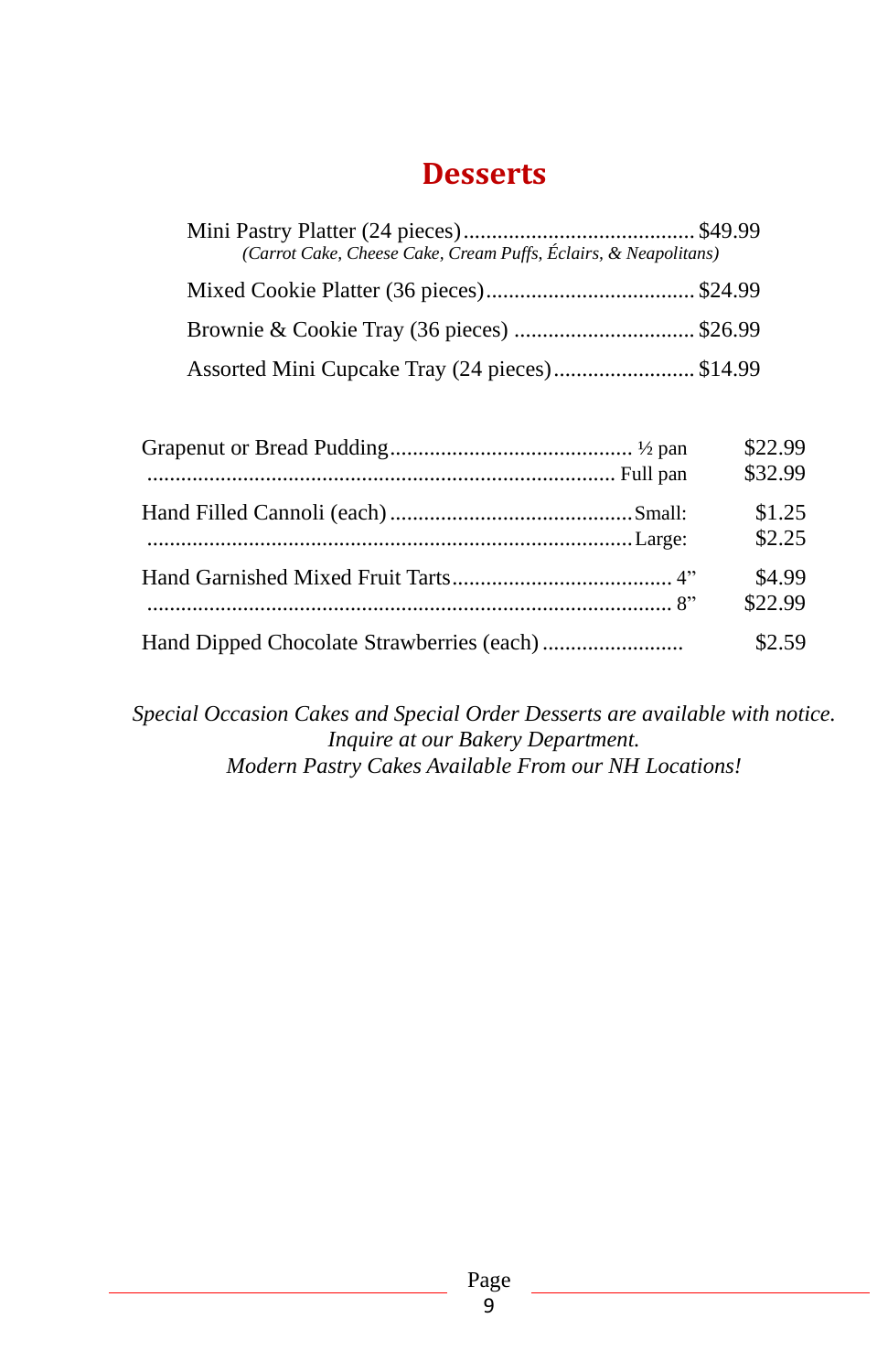### **Complete Dinners**

**Turkey Dinner**

*(Serves 8-10 Fully cooked, ready to reheat)* 18-20 lb Oven-roasted Whole Turkey, Mashed or Roasted Potatoes, Bread Stuffing, Turkey Gravy, Butternut Squash, Sweet Corn, Sweet Peas, Cranberry Sauce, 1 dozen Dinner Rolls Your choice of 10" Apple or Pumpkin Pie \$169.99

**Baked Ham Dinner** 

*(Serves 8-10 Fully cooked, ready to reheat)* 9-10 lb Spiral cut Ham with McKinnon's Glaze Includes: Scalloped Potatoes, Maple Glazed Carrots, String Beans Almandine & 1 dozen dinner rolls. Your choice of 10" Apple or Pumpkin Pie \$159.99

**Crown Roast of Pork** 

*(Serves 8-10 Fully cooked, ready to reheat)* 8-9 lb Crown Roast of Pork Includes: Oven Roasted Potatoes, Apple Sausage Stuffing, Pork Gravy, Sweet Corn, Vegetable Medley, Apple Sauce and 1 dozen dinner rolls Your choice of 10" Apple or Pumpkin Pie \$159.99

**Prime Rib Dinner**

*(Serves 8-10 Fully cooked, ready to reheat)* 4 lb Boneless Rib Eye Roast Includes: Roast Herbed Potatoes, String Beans Almondine, Glazed Carrots, Au Jus, & 1 dozen dinner rolls Your choice of 10" Apple or Pumpkin Pie \$199.99

#### **Corned Beef & Cabbage Dinner**

*(Serves 8-10 Fully cooked, ready to reheat – available seasonally)* Our own slow cured Corn Beef Brisket, complete with Boiled Potatoes, Carrots, Turnip & Sweet Cabbage with plenty of savory juice to reheat Your choice of 10" Apple or Pumpkin Pie Market Price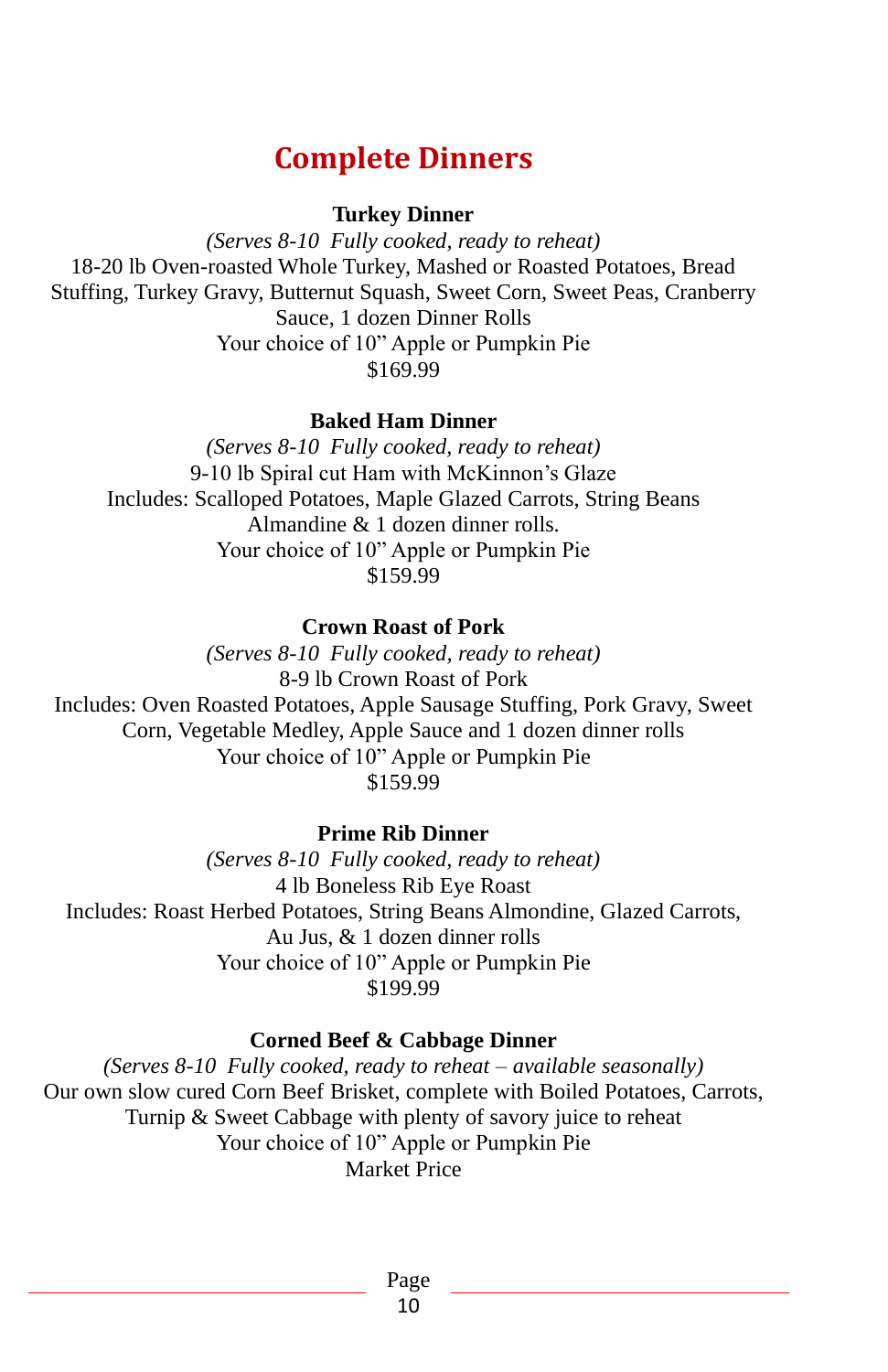### **Please note:**

- *Prices subject to change without notice due to cost increases.*
- *48 hour notice is preferred on all orders.*
- *Prices do NOT include service ware or delivery*
- *All trays are served cooked and cold unless stated otherwise.*
- *Deposit may be required on large orders*
- *We require 24 hours notice for cancellations*
- *Consuming raw or undercooked foods may increase the risk of food borne illness*
- *Before placing your order please inform us if you or a member of your party has any food allergies.*